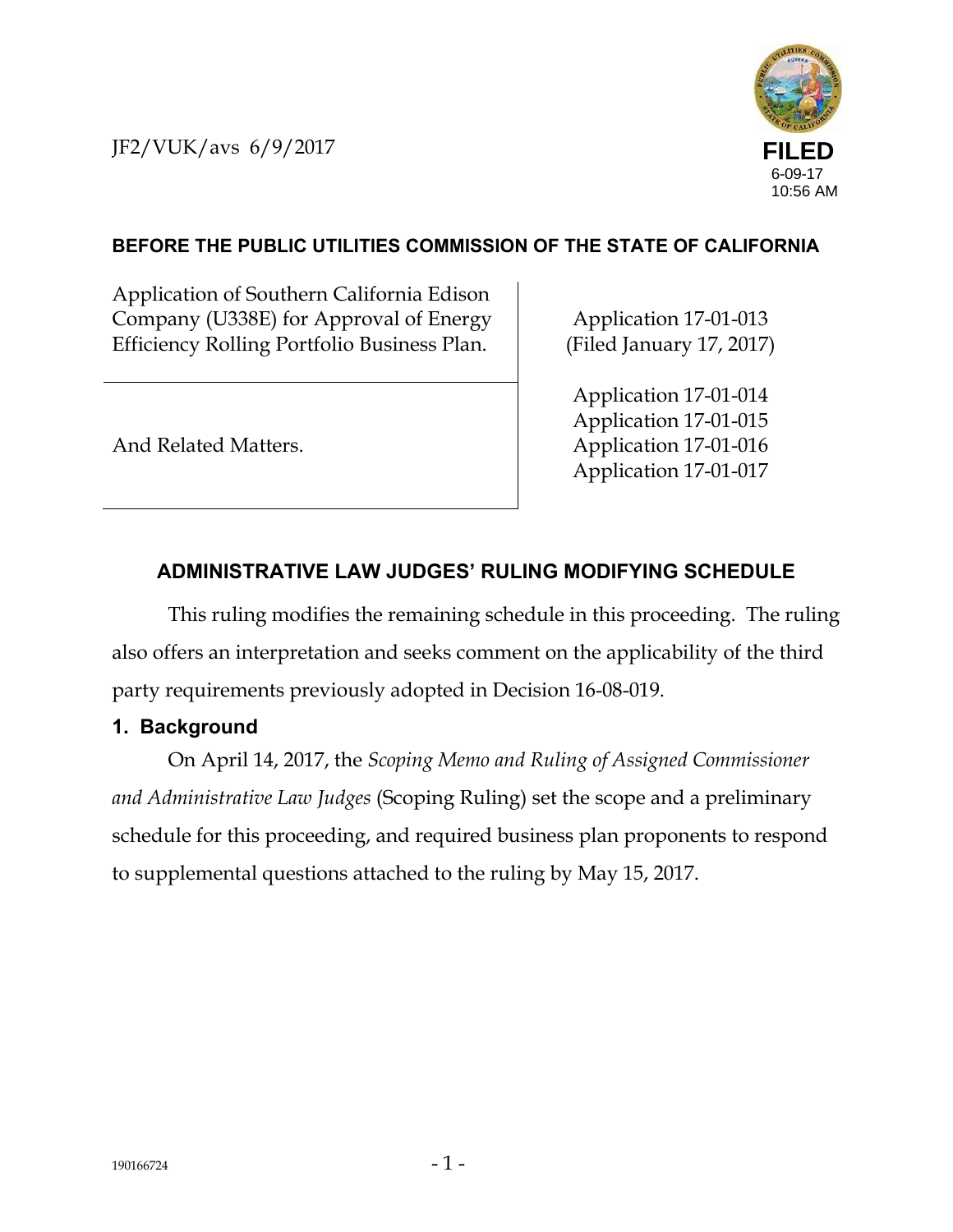On May 15, 2017, Pacific Gas and Electric Company (PG&E) on behalf of the business plan proponents and The Utility Reform Network (TURN) served a motion on the service list, requesting an extension to respond to specific questions included in the Scoping Ruling. The motion requested leave to file and serve these responses by June 12, 2017. The assigned Administrative Law Judges (ALJ) granted this motion via e-mail ruling on May 15, 2017.

On May 19, 2017, Donald Gilligan on behalf of the National Association of Energy Service Companies (NAESCO) sent an e-mail to the assigned ALJ and a portion of the service list, requesting to extend the deadlines for party comments (opening and reply) on the business plan proponents' responses to supplemental questions, and to the deadline to file a motion requesting evidentiary hearings and/or opportunity to submit testimony. NAESCO's request did not state or otherwise indicate whether NAESCO had consulted with and sought agreement from the other parties in this proceeding, as required by Rule 11.6 of the Commission's Rules of Practice and Procedure. ALJ Kao issued an e-mail ruling that (1) treated NAESCO's email as a motion for extension of time and (2) shortened the period to respond to NAESCO's motion to May 26, 2017.

The Commission received responses to ALJ Kao's May 19, 2017 e-mail ruling from TURN, San Diego Gas & Electric Company (SDG&E), the Office of Ratepayer Advocates (ORA), and PG&E.

Because ALJ Kao's May 19, 2017 e-mail ruling incorrectly referred to NAESCO's request as a motion to modify the schedule, ALJ Kao issued another e-mail ruling on May 26, 2017 directing NAESCO to file and serve a formal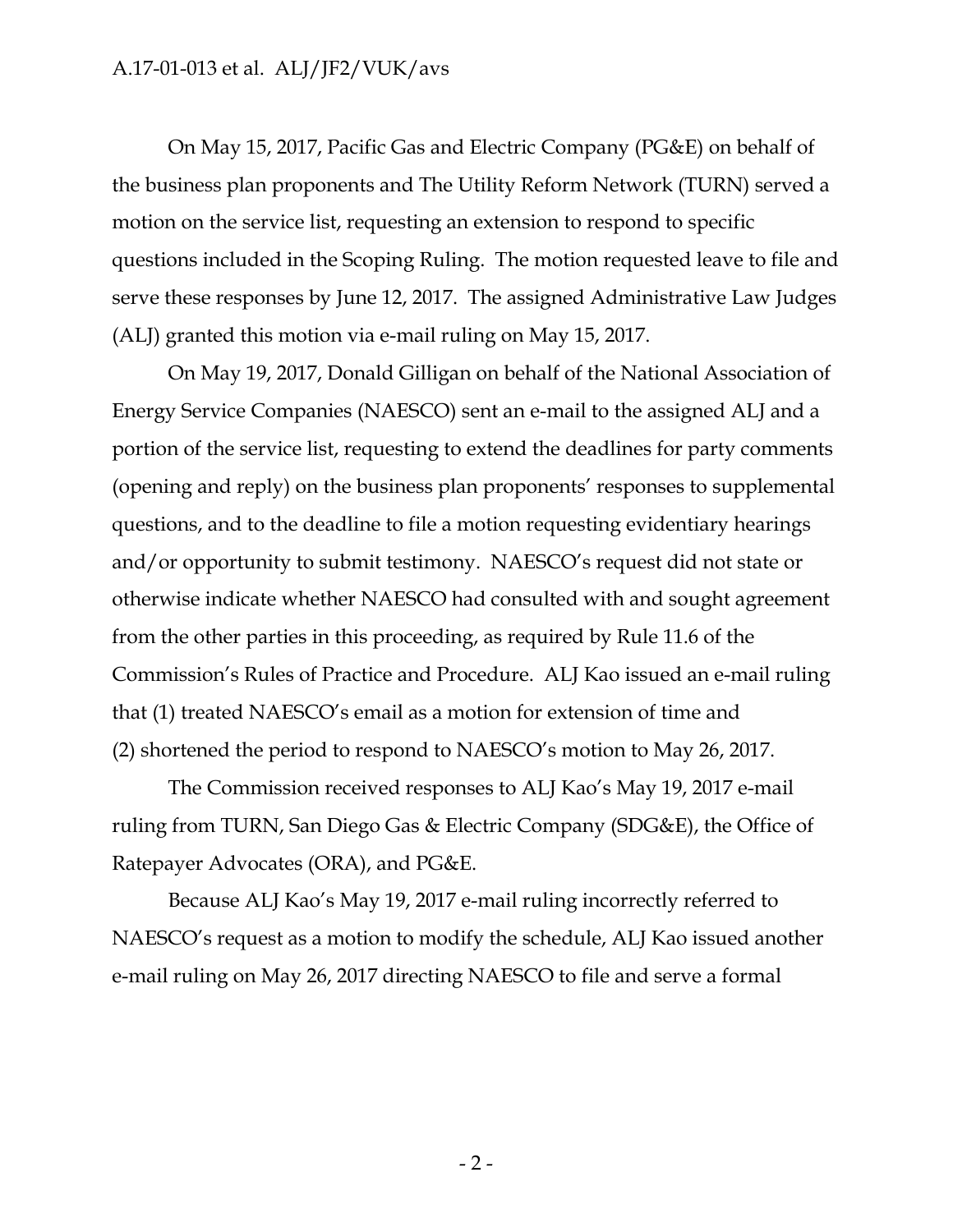motion for the relief requested in its May 19, 2017 email.<sup>1</sup> The ruling also gave parties an opportunity to respond to NAESCO's formal motion, to the extent that motion was different from NAESCO's May 19, 2017 request. On May 30, 2017, NAESCO served a motion for extension of time that was consistent with its May 19, 2017 request.

This ruling addresses NAESCO's request and the responses of TURN, SDG&E, ORA and PG&E to NAESCO's request. The modified schedule adopted also reflects a change to the budget advice letter filing date to account for the delays in other aspects of the schedule, reverting to filing date of September 1, 2017, as called for in Decision (D.) 15-10-028.2

#### **2. Party Responses to NAESCO's Request**

TURN does not oppose NAESCO's request but offers an alternative, shortened schedule that would leave the remainder of the proceeding schedule, including for the metrics and third party solicitation tracks, unaffected. TURN's alternative schedule would set the deadline for opening comments on the business plan proponents' supplemental information (and any other issues) to June 19, 2017; and reply comments and motions requesting evidentiary hearings and/or opportunity to serve testimony to June 30, 2017.

 $\overline{a}$ 

<sup>1</sup> The Commission's Rules of Practice and Procedure require that all written motions be filed and served (Rule 11.1), except for motions for extension of time (Rule 11.6), which may be made via email.

<sup>2</sup> *See* D.15-10-028 discussion at 58-63 and ordering paragraph 4.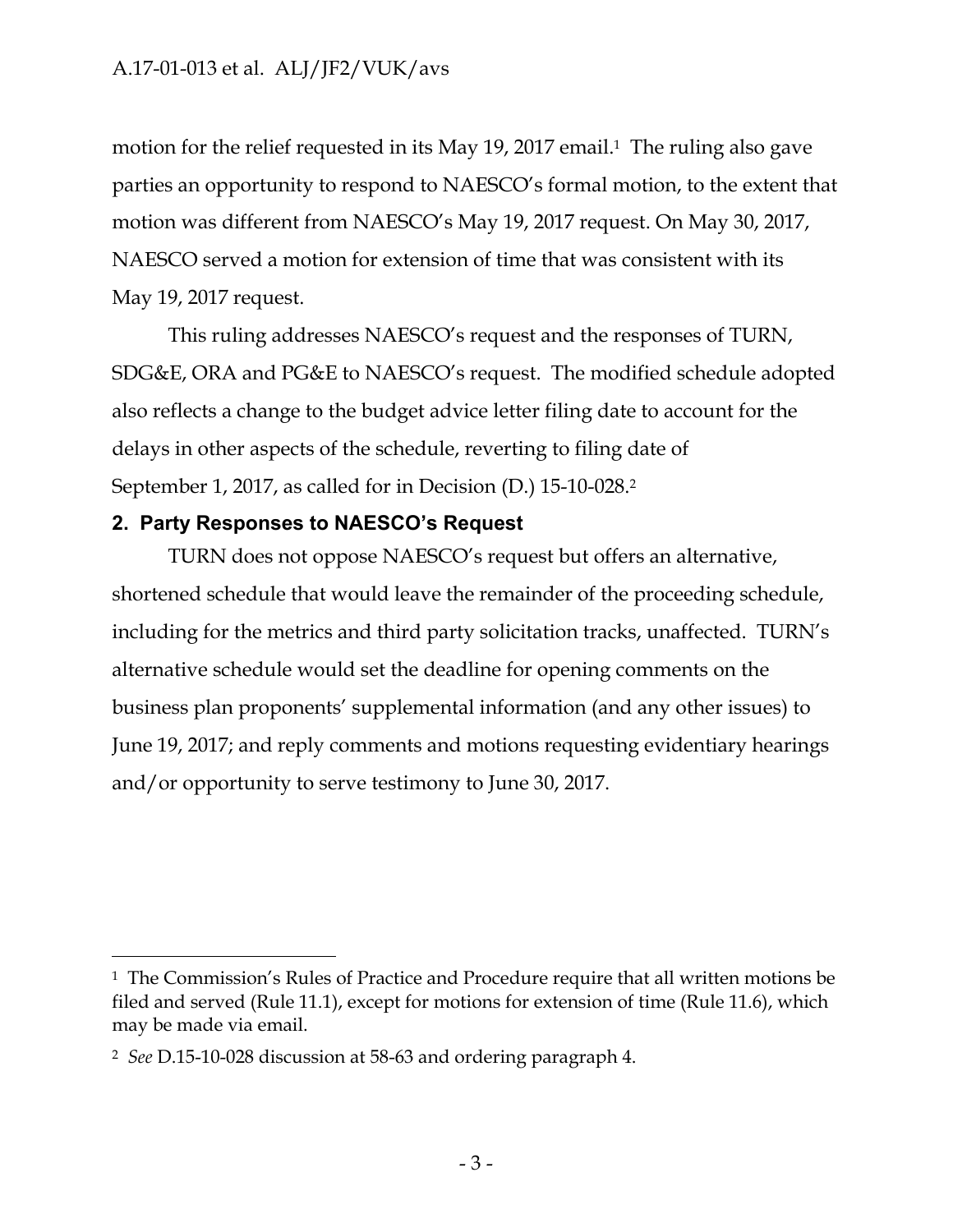ORA supports NAESCO's extension request and does not oppose TURN's proposed alternative, with one modification to the deadline for opening comments, to June 23, 2017.

SDG&E takes no position on whether to grant NAESCO's request, but requests further time for essentially all subsequent filings in the event that the Commission grants either NAESCO's request or TURN's alternative proposal. SDG&E's response includes a proposed schedule for the remainder of the proceeding in the event that the Commission grants NAESCO's request.

SDG&E's proposed schedule also includes dates for (1) response(s) to any motion(s) requesting evidentiary hearing and/or an opportunity to serve testimony, and (2) a ruling on whether to hold evidentiary hearings and/or to allow testimony.

PG&E opposes both NAESCO's request and TURN's proposed alternative, noting that further delays may impact its ability to comply with third party procurement requirements.

#### **3. Discussion**

It is reasonable to provide more time for parties to respond to the business plan proponents' supplemental information in its entirety, *i.e*., including the budget-related information that is now due June 12, 2017. This will give parties the ability to respond to all information submitted by the program administrators (PAs) comprehensively in one set of comments and then make a request for subsequent action in the proceeding, as appropriate.

In addition, based on the next steps identified during the May 26, 2017 workshop on sector-level metrics, there is merit in providing more time for parties to develop and discuss viable proposals on that subject.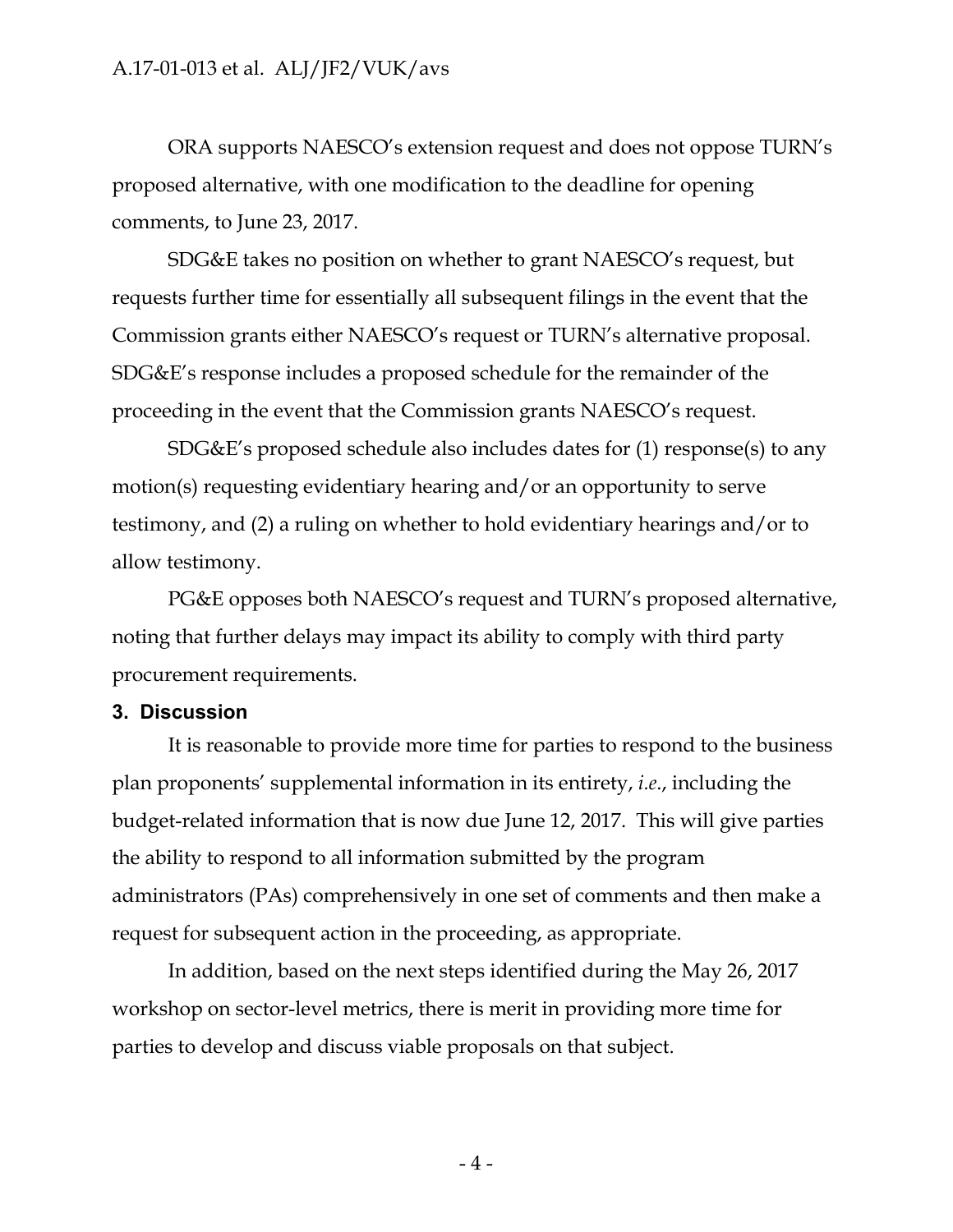Next, as anticipated in the April 14, 2017 scoping memo, Commission staff working on both energy efficiency and demand response have developed a proposal for limited integration of certain aspects of the energy efficiency portfolios in this proceeding and the demand response portfolios being evaluated in Applications (A.) 17-01-012 *et. al*. That proposal is anticipated to be issued on approximately June 16, 2017 with a staff workshop scheduled for June 26, 2017. More information will be forthcoming on the Daily Calendar and emailed to the service lists of both sets of proceedings. We ask that comments be submitted on this limited integration topic at the same time as comments on the metrics issues, as detailed in the adopted schedule below.

We also anticipate an extended schedule will be needed to develop the record on third party solicitation issues. In the meantime, we note PG&E's concern about complying with the third party requirements in D.16-08-019. In the scoping memo which adopted the original schedule for this proceeding, we had anticipated being able to give further direction on the business plans in the form of a Commission decision prior to the end of 2017, in time for the PAs to comply with the third party, and any other, requirements of D.16-08-019.

However, based on the modified scheduled adopted in this ruling, it is not guaranteed that a decision will be adopted in 2017. Therefore, it may be necessary to clarify the timeframe associated with the third party requirements, in particular, that were adopted in D.16-08-019.3

-

<sup>3</sup> *See* D.16-08-019, discussion at 68-76, and ordering paragraphs 10-13.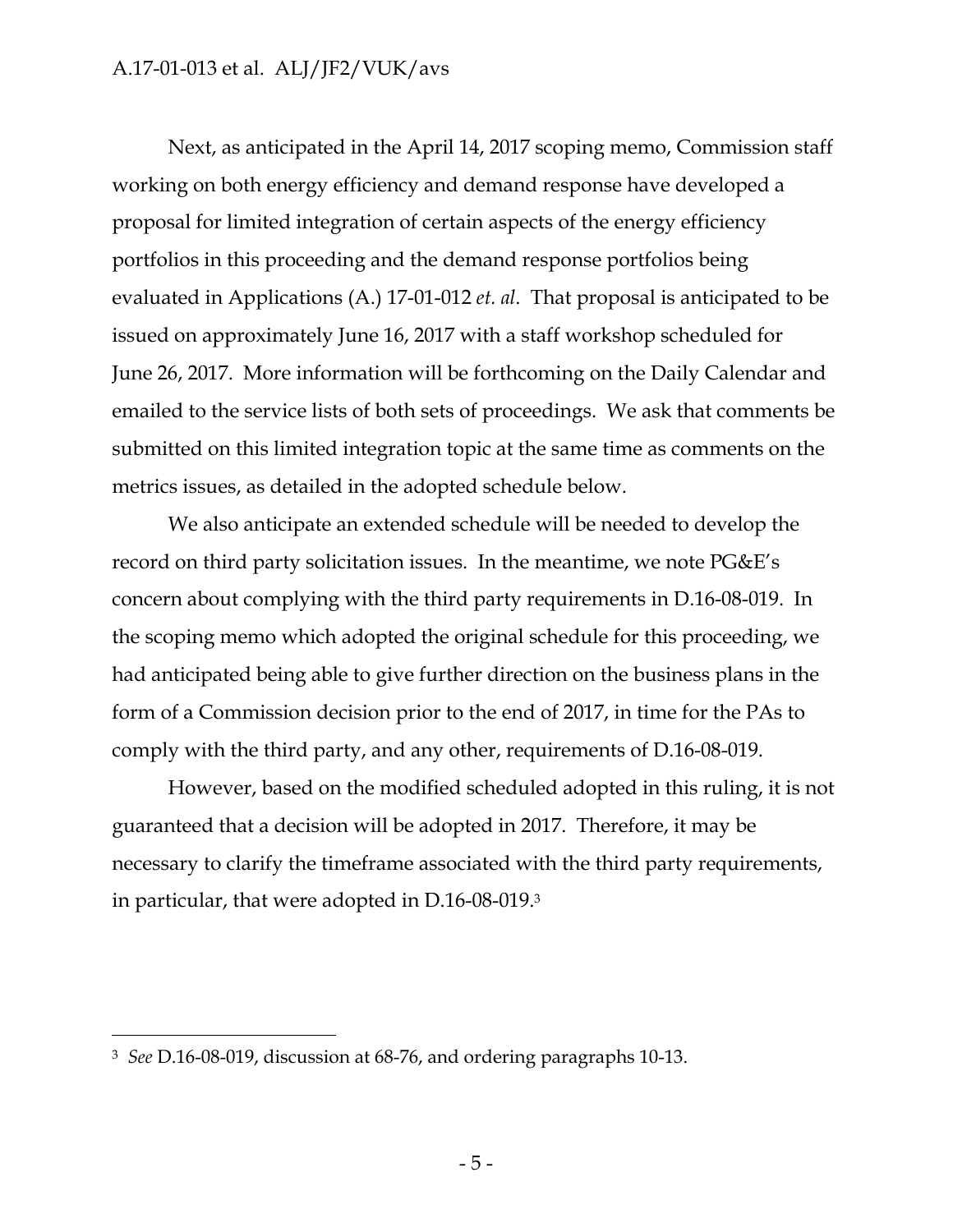In general, our interpretation is that D.16-08-019 provided guidance for the rolling portfolio cycle business plans, and therefore any new or clarified third party requirements would be applicable to the business plan period, once the plans are approved or modified by the Commission. Prior to adoption of the business plans (now anticipated to include most or all of 2017), any Commission requirements previous to D.16-08-019, unless otherwise specified in that decision, would be in effect.

Because the timeframe of applicability of the third party requirements was not explicit in D.16-08-019, we seek comment from parties about whether and how the third party requirements should be applied to the program administrators, consistent with or different from the above-stated interpretation. Parties who wish to comment on these issues should provide those comments in their comments associated with the "third party solicitations process issues" portion of the schedule below, *i.e.,* on August 18, 2017.

Finally, this modified proceeding schedule restores the annual budget advice letter filing deadline of September 1, 2017, irrespective of whether evidentiary hearings are held and/or testimony is submitted. This is to ensure that budgets are evaluated on an annual basis regardless of the status of the approval of the business plans. When the final decision on the business plan proposals is rendered in this proceeding, it will likely provide further direction for budget modification and/or true-up.

#### **4. Schedule**

The schedule below is adopted, with options with or without testimony and/or evidentiary hearings, and may be further modified by the assigned Commissioner or ALJs in the future. Some events that have already occurred are included for reference.

- 6 -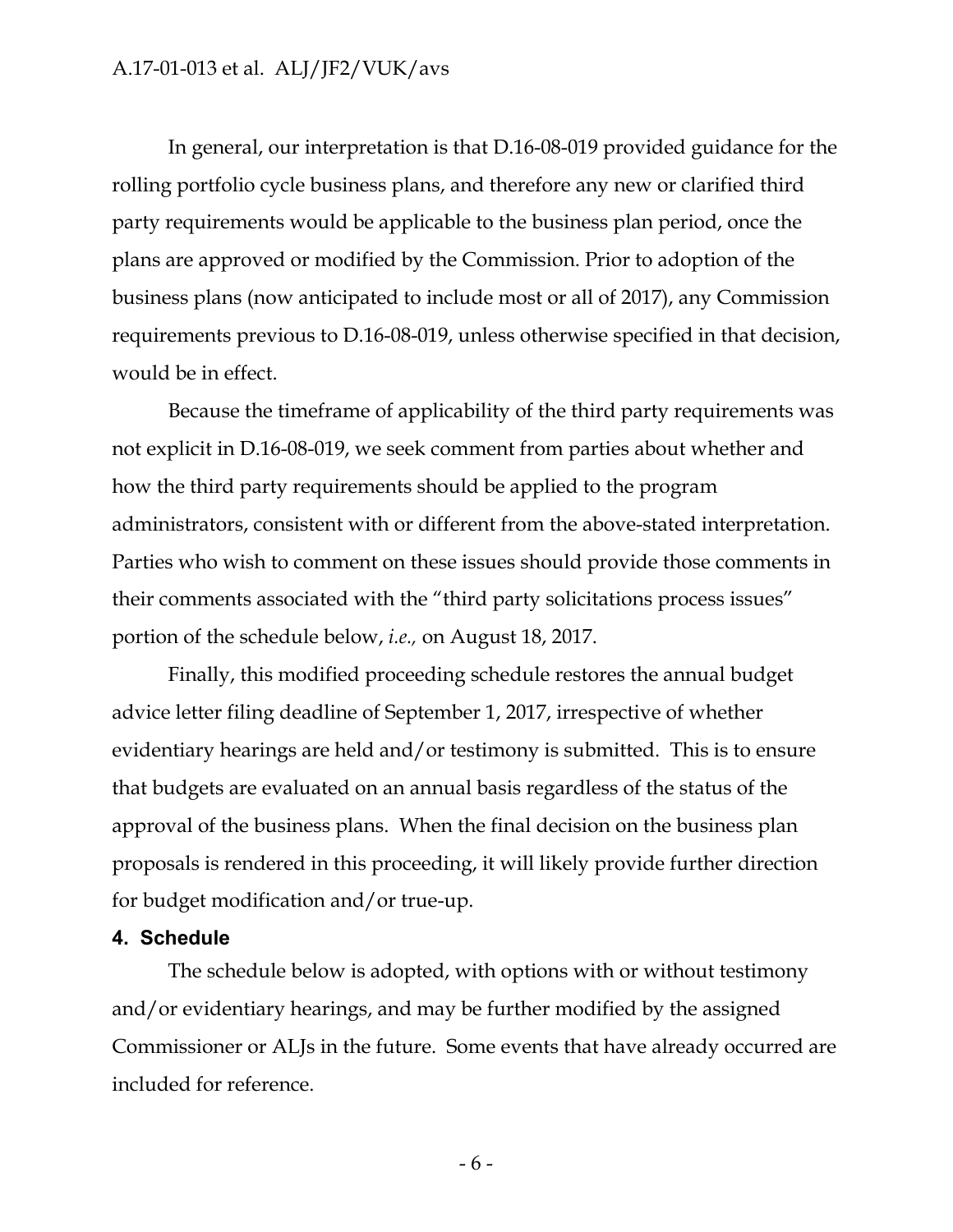| April 14, 2017<br><b>Scoping Memo</b><br>Date                    | New date        | Item/Event                                                                                                                                      |  |  |  |
|------------------------------------------------------------------|-----------------|-------------------------------------------------------------------------------------------------------------------------------------------------|--|--|--|
| April 14, 2017                                                   | April 14, 2017  | Scoping memo issued, along with request for supplemental<br>information                                                                         |  |  |  |
| Supplemental information and overall proceeding issues           |                 |                                                                                                                                                 |  |  |  |
| Late April 2017                                                  | Late April 2017 | Meet and confer session on supplemental budget filings (at<br>discretion of parties, especially PAs and TURN and ORA)                           |  |  |  |
| May 15, 2017                                                     | May 15, 2017    | Responses to supplemental questions due from PAs except for<br>budget-related information                                                       |  |  |  |
|                                                                  | June 12, 2017   | Supplemental budget information agreed upon in meet and confer<br>session                                                                       |  |  |  |
| June 5, 2017                                                     | June 22, 2017   | Comments on supplemental information, and any other key issues<br>identified by parties                                                         |  |  |  |
| June 19, 2017                                                    | June 29, 2017   | Reply comments on supplemental information, and other key<br>issues identified by parties                                                       |  |  |  |
| June 19, 2017                                                    | June 29, 2017   | Deadline for parties to file motions requesting evidentiary hearings<br>and/or opportunity to submit testimony                                  |  |  |  |
| Sector level metrics issues                                      |                 |                                                                                                                                                 |  |  |  |
| Early May 2017                                                   | May 10, 2017    | ALJ ruling with staff proposed metrics issued for comment                                                                                       |  |  |  |
| May 2017                                                         | May 26, 2017    | Workshop: Sector-level business plan metrics                                                                                                    |  |  |  |
| May, June 2017                                                   | June 2017       | Additional informal workshops, meetings at CAEECC, etc. to<br>discuss sector-level metrics                                                      |  |  |  |
| June 26, 2017                                                    | July 14, 2017   | PAs file revised sector-level metric proposals                                                                                                  |  |  |  |
| July 10, 2017                                                    | July 24, 2017   | Parties comment on revised sector-level metrics                                                                                                 |  |  |  |
| July 17, 2017                                                    | July 31, 2017   | Reply comments on revised sector-level metrics                                                                                                  |  |  |  |
| Limited energy efficiency and demand response integration issues |                 |                                                                                                                                                 |  |  |  |
| NΑ                                                               | June 16, 2017   | Staff circulates informal proposal to parties in this proceeding and<br>A.17-01-012 et al.                                                      |  |  |  |
| <b>NA</b>                                                        | June 26, 2017   | Workshop to discuss staff proposal for limited energy efficiency and<br>demand response integration                                             |  |  |  |
| <b>NA</b>                                                        | June 29, 2017   | Ruling seeking comment on staff proposal for limited integration of<br>energy efficiency and demand response                                    |  |  |  |
| NA                                                               | July 24, 2017   | Parties comment on staff proposal for limited integration of energy<br>efficiency and demand response (combined with metrics comments<br>above) |  |  |  |
| NA                                                               | July 31, 2017   | Reply comments (combined with metrics reply comments above)                                                                                     |  |  |  |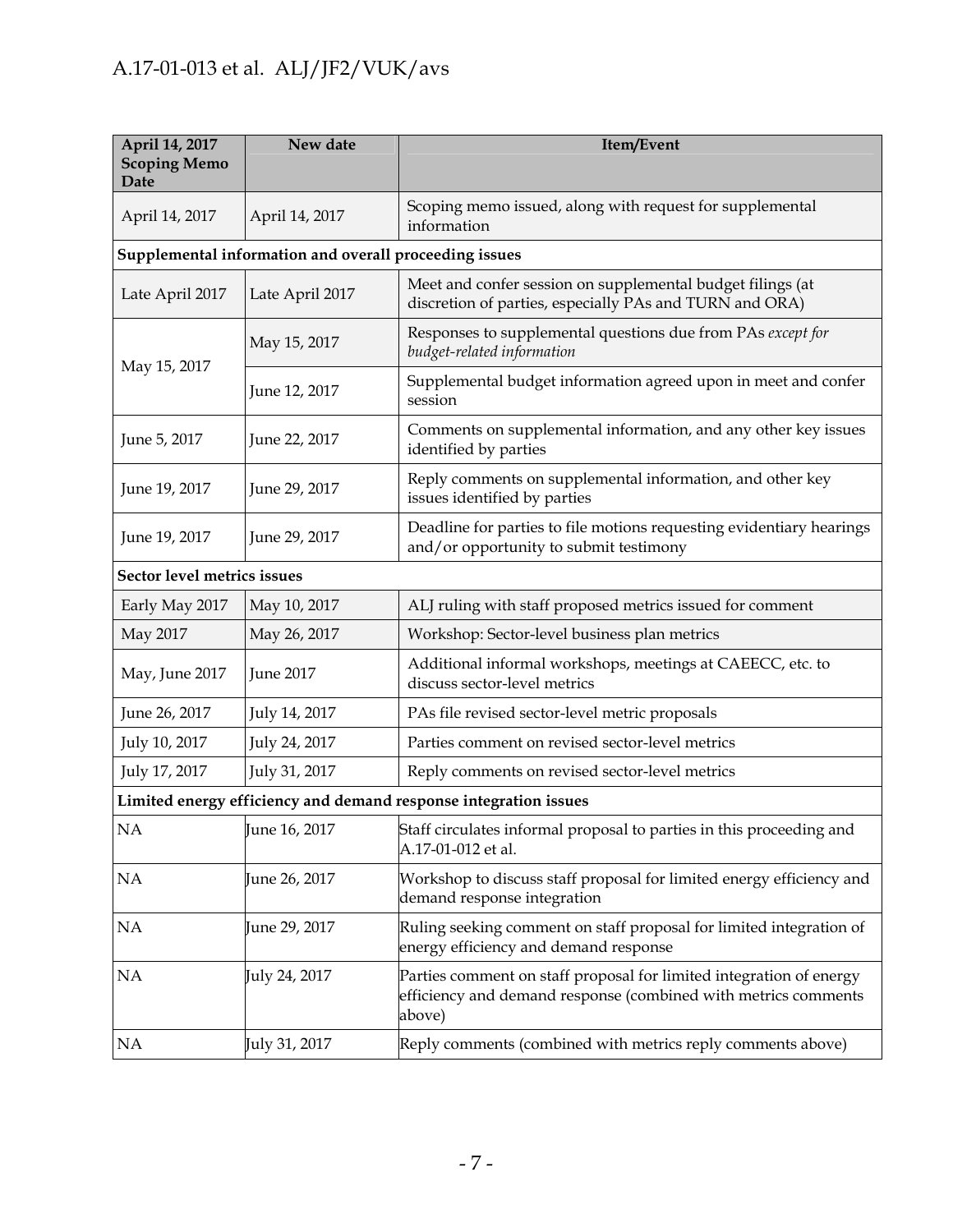| April 14, 2017<br><b>Scoping Memo</b><br>Date                                        | New date           | Item/Event                                                                                                             |  |  |
|--------------------------------------------------------------------------------------|--------------------|------------------------------------------------------------------------------------------------------------------------|--|--|
| Third party solicitation process issues                                              |                    |                                                                                                                        |  |  |
| May/June 2017                                                                        | June 16, 2017      | Workshop: Purpose, experience from elsewhere, PA proposals                                                             |  |  |
| <b>June 2017</b>                                                                     | June/July 2017     | Further workshops or informal discussion among parties and PAs                                                         |  |  |
| June 14, 2017                                                                        | August 4, 2017     | PAs file comprehensive solicitation process proposal; other parties<br>may also file their own comprehensive proposals |  |  |
| July 3, 2017                                                                         | August 18, 2017    | Parties comment on solicitation process proposals                                                                      |  |  |
| July 14, 2017                                                                        | September 1, 2017  | Reply comments on solicitation process proposals                                                                       |  |  |
| Further schedule if no evidentiary hearings are conducted and no testimony submitted |                    |                                                                                                                        |  |  |
| January 2, 2018                                                                      | September 1, 2017  | Annual budget advice letters submitted                                                                                 |  |  |
| September 2017                                                                       | November 2017      | Proposed decision issued for comment                                                                                   |  |  |
| October 2017                                                                         | December 2017      | Decision on Commission agenda                                                                                          |  |  |
|                                                                                      | March 1, 2018      | True-up budget advice letters submitted                                                                                |  |  |
| <b>TBD</b>                                                                           | <b>TBD</b>         | Implementation plans posted                                                                                            |  |  |
| <b>TBD</b>                                                                           | <b>TBD</b>         | Solicitations for third party and statewide programs completed and<br>contracts executed                               |  |  |
| <b>TBD</b>                                                                           | <b>TBD</b>         | New and extended programs under business plan guidance<br>commence                                                     |  |  |
| Further schedule if no evidentiary hearings are conducted but testimony is submitted |                    |                                                                                                                        |  |  |
| August 4, 2017                                                                       | September 25, 2017 | Opening Testimony: Applications, REN Motions, supplemental<br>budget information                                       |  |  |
| August 18, 2017                                                                      | October 6, 2017    | Rebuttal Testimony: Applications, REN Motions, supplemental<br>budget information                                      |  |  |
| February 1, 2018                                                                     | September 1, 2017  | Annual budget advice letters submitted                                                                                 |  |  |
| October 2017                                                                         | December 2017      | Proposed decision issued for comment                                                                                   |  |  |
| November 2017                                                                        | January 2018       | Decision on Commission agenda                                                                                          |  |  |
|                                                                                      | April 1, 2018      | True-up budget advice letters submitted                                                                                |  |  |
| <b>TBD</b>                                                                           | <b>TBD</b>         | Implementation plans posted                                                                                            |  |  |
| <b>TBD</b>                                                                           | <b>TBD</b>         | Solicitations for third party and statewide programs completed and<br>contracts executed                               |  |  |
| <b>TBD</b>                                                                           | <b>TBD</b>         | New and extended programs under business plan guidance<br>commence                                                     |  |  |
| Further schedule if evidentiary hearings will be held                                |                    |                                                                                                                        |  |  |
| July 7, 2017                                                                         | September 25, 2017 | Opening Testimony: Applications, REN Motions, supplemental<br>budget information                                       |  |  |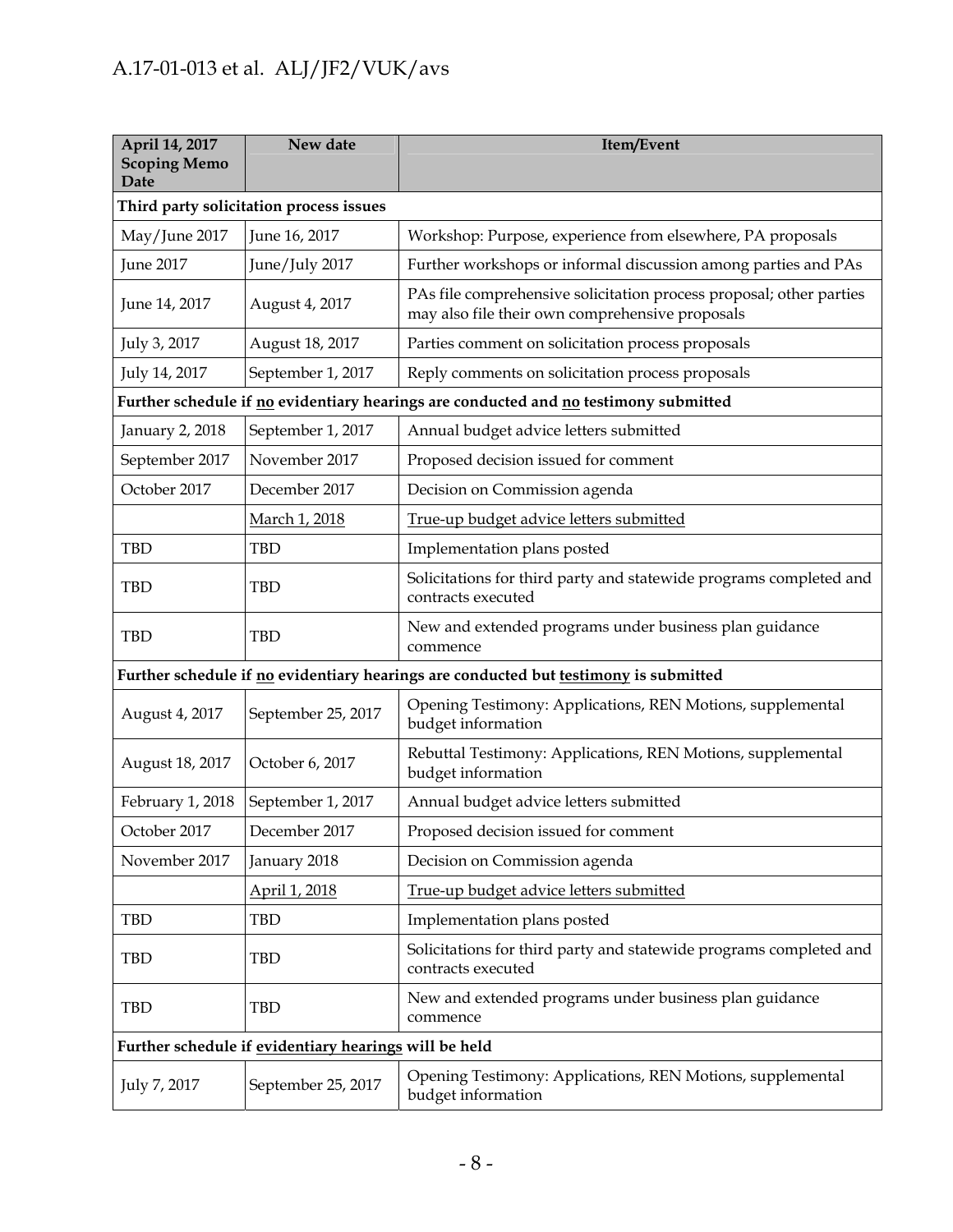| April 14, 2017<br><b>Scoping Memo</b><br>Date | New date            | Item/Event                                                                               |
|-----------------------------------------------|---------------------|------------------------------------------------------------------------------------------|
| July 21, 2017                                 | October 6, 2017     | Rebuttal Testimony: Applications, REN Motions, supplemental<br>budget information        |
| March 1, 2018                                 | September 1, 2017   | Annual budget advice letters submitted                                                   |
| August 7-11,<br>2017                          | October 23-27, 2017 | Evidentiary Hearings: Applications, REN Motions, supplemental<br>budget information      |
| September 1,<br>2017                          | November 9, 2017    | Concurrent Opening Briefs: Applications, REN Motions,<br>supplemental budget information |
| September 18,<br>2017                         | November 22, 2017   | Concurrent Reply Briefs: Applications, REN Motions, supplemental<br>budget information   |
| November 2017                                 | January 2018        | Proposed decision issued for comment                                                     |
| December 2017                                 | February 2018       | Decision on Commission agenda                                                            |
|                                               | May 2, 2018         | True-up budget advice letters submitted                                                  |
| <b>TBD</b>                                    | <b>TBD</b>          | Implementation plans posted                                                              |
| <b>TBD</b>                                    | <b>TBD</b>          | Solicitations for third party and statewide programs completed and<br>contracts executed |
| <b>TBD</b>                                    | <b>TBD</b>          | New and extended programs under business plan guidance<br>commence                       |

## **IT IS RULED** that:

1. The schedule for this proceeding is modified as shown in Section 4 of this ruling.

2. The assigned Commissioner or Administrative Law Judges may adjust this schedule as necessary for efficient management and fair resolution of this proceeding.

3. Workshops will be held on solicitation issues on June 16, 2017, and on an informal staff proposal for limited integration of energy efficiency and demand response portfolios on June 26, 2017. Details about these workshops will be shared with the service list and posted on the Commission's Daily Calendar. Decision-makers may attend the workshops but no decisions will be made.